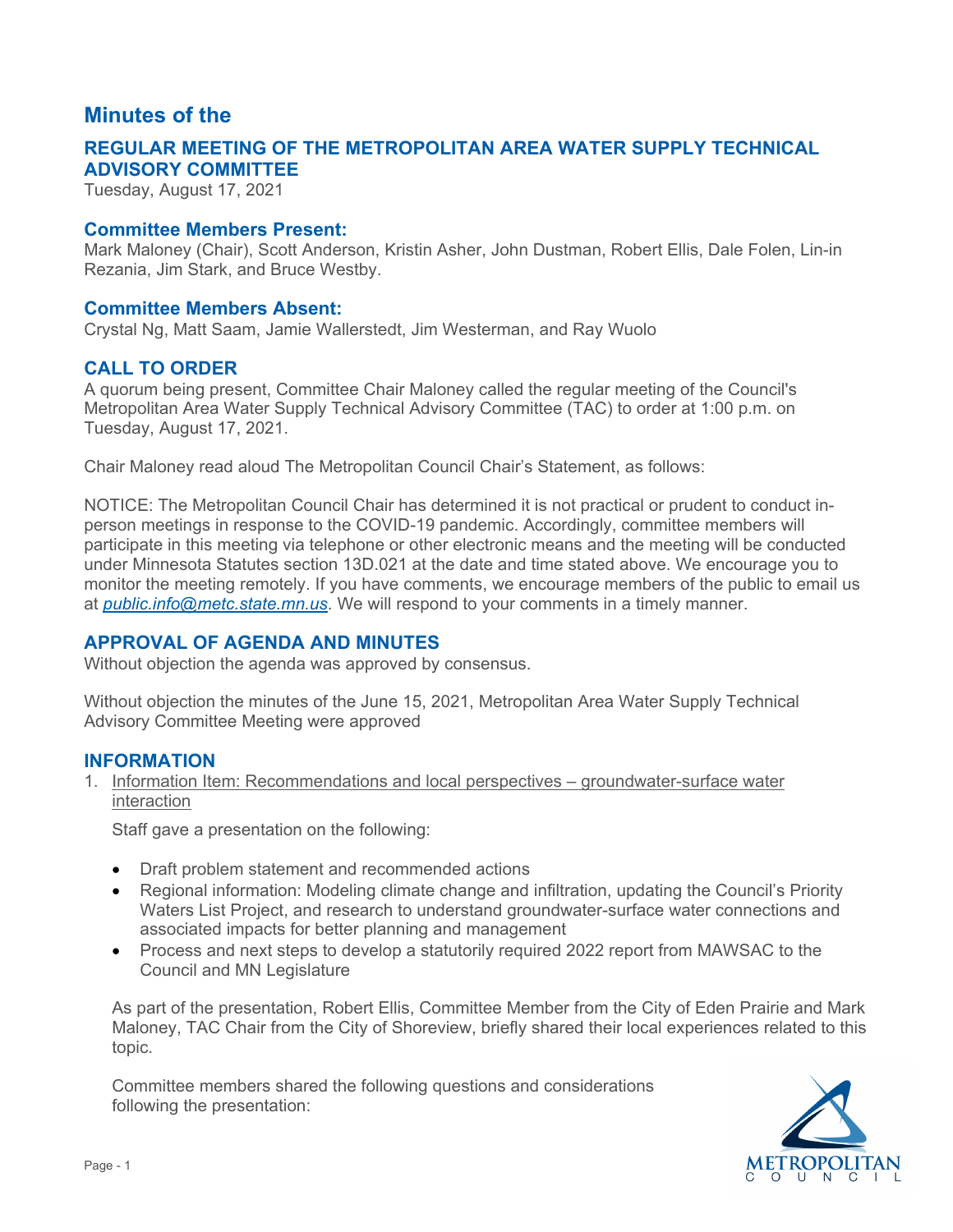Minnesota Department of Natural Resources (DNR) or Minnesota Pollution Control Agency (MPCA) creating disparities based on the prioritization framework been addressed? Resseger responded Committee Member Anderson asked MCES Staff Member Emily Resseger to provide more detail about the approach to prioritization for the Priority Waters List (PWL) update. He recognizes that the PWL is an internal prioritization tool, but would like to know if other water agencies such as the are aware of these efforts and if they have provided any input? Has the potential of inadvertently that the state agencies are aware of the project. The project team is developing outreach materials that will walk stakeholders and partners through the whole process and will be available in the next month or so. The project team has begun addressing equity, which usually tends to revolve around considering where water is located relative to certain communities. She acknowledged that equity considerations are broader than these specific parameters and welcomed Committee Members to review the product and provide comments on this and any other areas there is room for improvement.

 Committee Member Anderson then asked how the PWL might intertwine with Environmental Protection Agency (EPA) approved Total Maximum Daily Loads (TMDLs)? Resseger stated that they are complementary. The PWL focuses on how waters are used by and benefit the region, with less focus on the current quality of those waters, which is addressed via TMDLs. The PWL team recognizes that the way we use waters doesn't always align with their current quality and the PWL is a tool that could be used alongside TMDLs to consider how to distribute resources such as staff time, grants, monitoring capacity, etc. The PWL team recognizes that both state and watershed partners are focused on waters defined as impaired by TMDLs. The PWL adds another perspective to direct limited resources based on use.

 Chair Maloney asked MCES Staff Member John Clark how this work might inform the wellhead protection efforts already underway and if will add value to Wellhead Protection Plans (WHPPs)? (DWSMA) focuses on areas where there are likely impacts (from pumping. etc.), if there is an implied connection. This effort won't change anything about vulnerability in DWSMAs but will inform efforts such as WHPPs by helping to clarify the conceptual model for interaction. Clark stated that we see it as a complimentary effort. Drinking Water Supply Management Area

 Committee Member Asher stated that the City of Richfield completed Part 2 of the WHPP and areas of groundwater – surface water interaction and two superfund sites (considered areas of high vulnerability) were identified. Residents often express concern when notified of their proximity to a superfund site. The City of Richfield has questions about what to do with information about the close connection between surface water and groundwater. Guidance on how to use this would be helpful. The City of Roseville also recognizes the need to expand integration of the one water approach. information to make decisions and communicate with residents as a component of this project

water approach.<br>Clark stated that the project looked at what data is needed describe an impact, which can be a lot of different things. DWSMA information was included as part of the data about where impacts are likely. There is a critical need to build understanding that in these areas surface waters are connected to the groundwater system. This is implied by the DWMA, but by highlighting this information, we can begin to focus resources on these critically important locations whenever possible.

- 2. Information Item: Recommendations Mural Group Exercise Exercise to gather input regarding:
	- Level of support for the draft problem statement
	- Suggested changes to improve Committee member support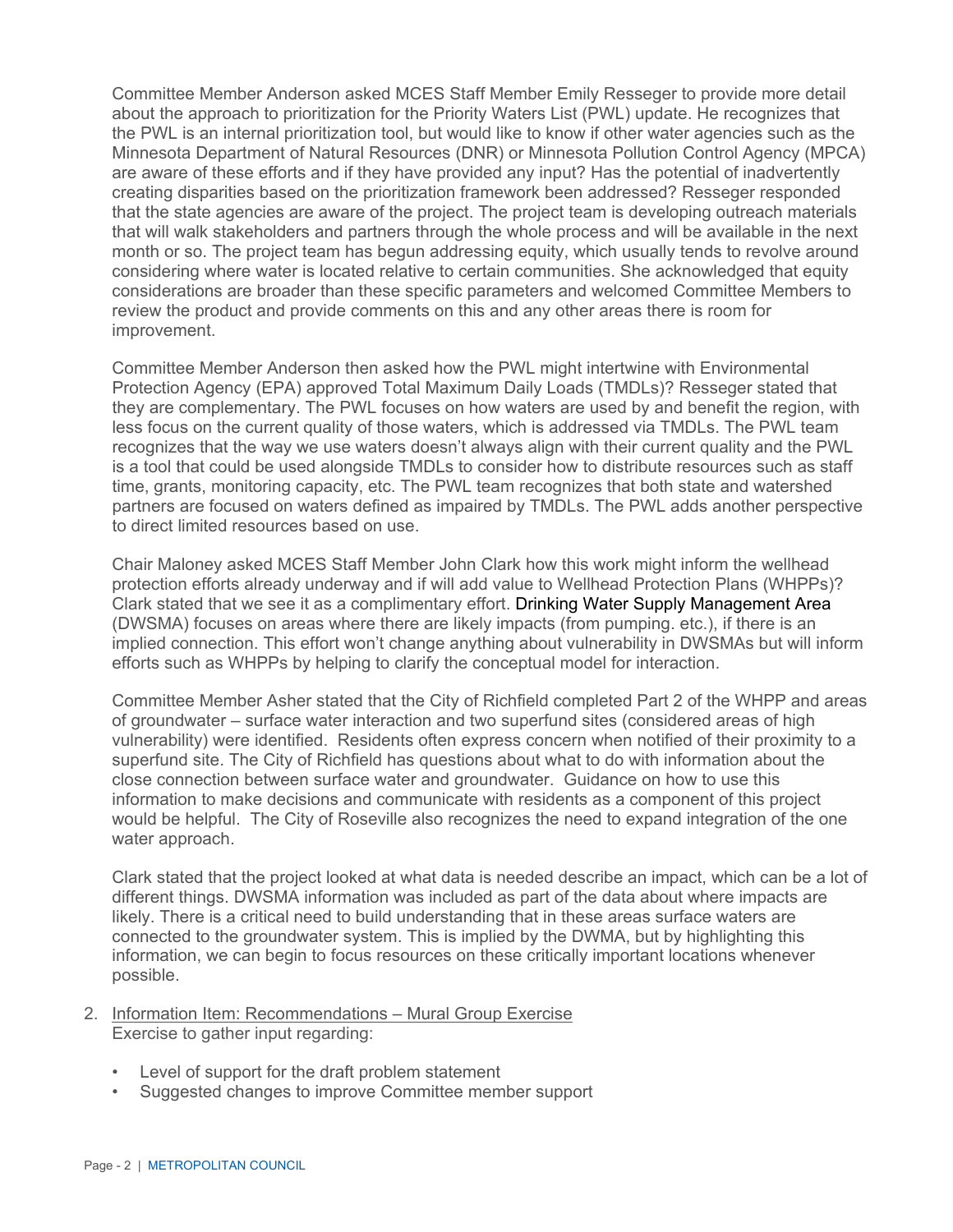- Revisions to proposed actions and prioritization based on ease of implementation and potential impact
- Actions that could be taken sooner rather than later, including:
	- Examples of efforts and key takeaways to inform our efforts  $\circ$
	- Key stakeholders (potential leaders and partners)  $\circ$

Committee members were invited to join an online Mural board for this exercise.



#### Figure 1. Illustration of the Mural activity.

Committee members were asked to share their level of support for the draft problem statement on a scale of 1 to 8, with 1 being no support and 8 being full endorsement. Ten committee members participated, and four committee members endorsed, four committee members endorsed with a minor point of contention, and two committee members agreed with reservations.

Committee members shared their suggestions to strengthen their support for the draft problem statement and then flagged suggestions for prioritization, as follow:

- No votes were placed on the comment: Does "limit" relate to safe vield per statute?  $\bullet$
- One vote was placed on the comment: Revise "limits" to "use" or "withdrawal" at the end of  $\bullet$ "Problem or Need" statement
- No votes were placed on the comment: How does limit related to safe aquifer yield?
- No votes were placed on the comment: A regional water budget with a visual tool would be  $\bullet$ educational and valuable for stakeholders.
- No votes were placed on the comment: Identify possible costs
- No votes were placed on the comment: Identify "limits" on jurisdictions

### **Discussion**

- Discussion ensued around the meaning of the term "limits", which means different things in different contexts (such as regulatory conditions for local water utilities and permit holders). Committee members expressed support for the draft problem statement if the word "limits" is replaced with a term such as safe withdrawal, sustainable use, availability, or available volume.
- Committee Member Anderson indicated his general support for the problem statement and goal. However, current methodology and water environment are focused on the autonomy of water systems and water supplies. What would it mean If we moved to a more regional approach? It seems like the best option to address issues that transcend jurisdictional boundaries, but how will DWSMAs, vulnerabilities, and other aspects of providing water be impacted? Committee Member Anderson recognized that this may be coming in the future and he is unsure how it will evolve
- Chair Maloney and Committee Member Asher stated that relationship building with other communities can be challenging. Both Richfield and Shoreview have DWSMAs that lie partially outside of their jurisdictional boundaries. Committee Member Asher stated that Richfield has faced the challenge of working with Minneapolis to address contaminated sites that lie within Richfield's DWSMA but within the borders of Minneapolis. How can communities communicate and provide a unified message regarding the need to protect water resources with people outside of their jurisdictions?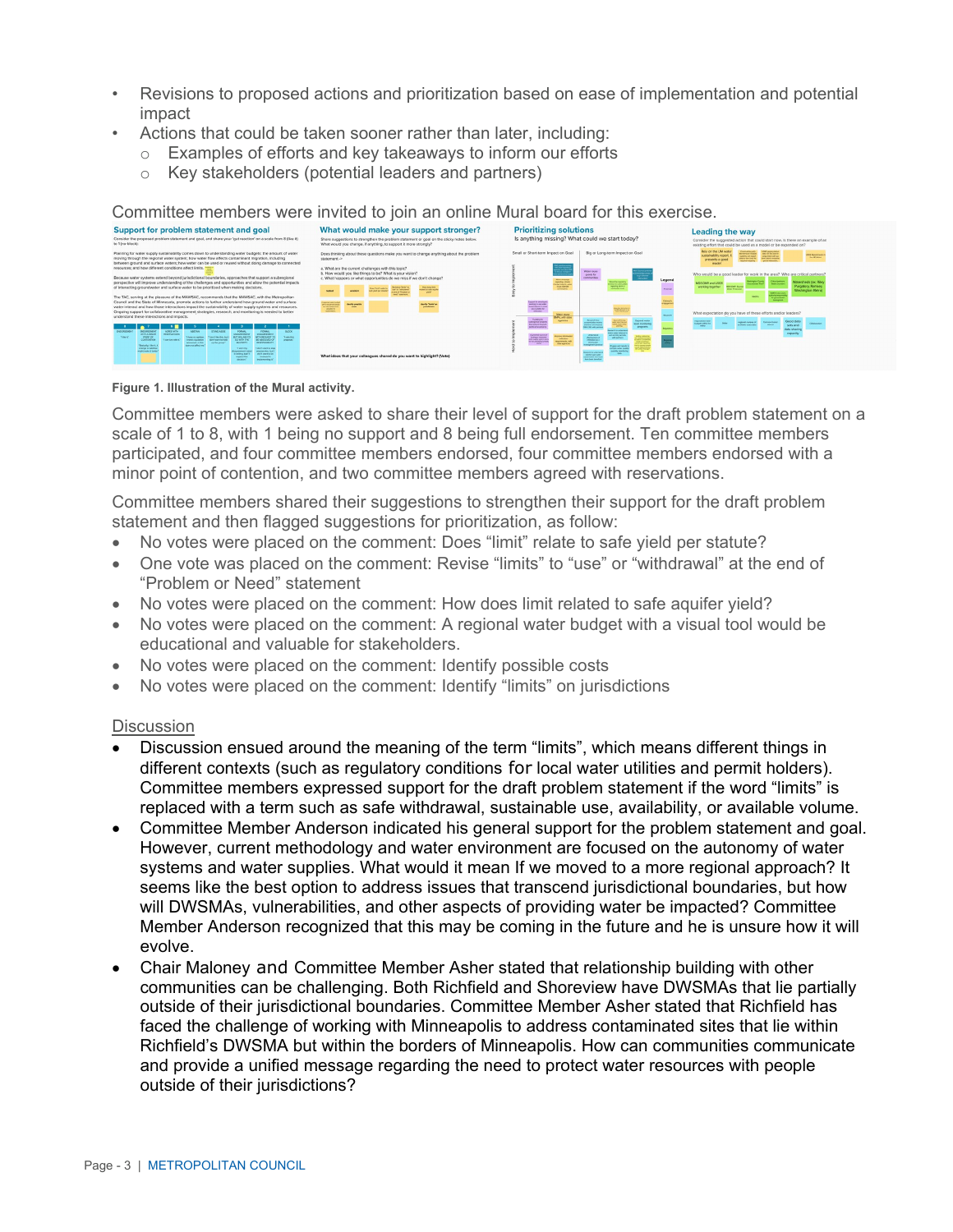In no particular order: Committee members reviewed the proposed actions described in the posted meeting materials and shared on the Mural board and added their input, with results as follow:

- Support for developers seeking to use water reuse/capture in areas less suitable for infiltration
- Funding for subregional projects that extend beyond political boundaries
- Augmented sources of funding to implement water supply system plans for low probability/unlikely events
- Metro campaign regarding:
	- o climate change impacts
	- o water reuse
	- $\circ$  GW/SW connections
- Water reuse Best Management Practices (BMPs) with state agencies
- Improve stormwater infiltration requirements with state agencies
- Research how contamination moves between and impacts GW & SW with partners
- Research to understand effectiveness of infiltration as a stormwater management practice
- Research to understand the impacts of past water conservation and reuse
- Streamline regulatory direction to communities regarding stormwater and wastewater reuse
- Ensure Metropolitan Council policies acknowledge areas of high GW/SW interaction
- Organized according to ease of implementation and potential impact:
- Relatively easy to implement with more immediate, smaller scale impact:
	- $\circ$  Public Water Suppliers (PWS) should prioritize working with state regulatory agencies and other PWS to discuss changes in water demand and supply
- Relatively easy to implement with longer-term, more significant impact:
	- o Water reuse grants for communities
	- o Reference the MN Department of Health/University of MN Report on the Future of Drinking Water and put the contents to use for the benefit of the region
- Relatively hard to implement with longer-term or larger impact:
	- o Implement holistic water safety planning, as defined in the Future of Drinking Water Report.
	- periods  $\circ$  Conduct research with partners to understand the metro water balance in wet and dry
	- $\circ$  Identify gaps and needs to compile water quality/quantity monitoring data
	- o Expand water level monitoring programs
	- contaminants outside of PWS jurisdiction. Develop a guide for reaching people outside PWS jurisdiction with a unified message. (Recommended by two Committee Members)  $\circ$  Establish best practices for building relationships with wellhead managers to address
- The following were suggested as existing efforts that could be used as a model/expanded upon for a more complete understanding of surface water/groundwater interaction:
	- o University of Minnesota Water Sustainability Report
	- industrial control systems where data is exported to the cloud and used for regional  $\circ$  Communities with Wonderware Supervisory Control and Data Acquisition (SCADA) mapping.
	- $\circ$  United States Geological Survey (USGS) gauging station data used in conjunction with groundwater level data to evaluate groundwater-surface water interaction
	- $\circ$  USGS reports and work in the Northeast Metro
- The following were suggested as potential leaders and critical partners in these efforts:
	- o Minnesota Geological Society
	- o Minnesota Department of Natural Resources
	- o USGS
	- o Minnesota Department of Health (both drinking water and source water protection sections)
	- o Washington County (specifically with their groundwater plans)
	- o Soil & Water Conservation Districts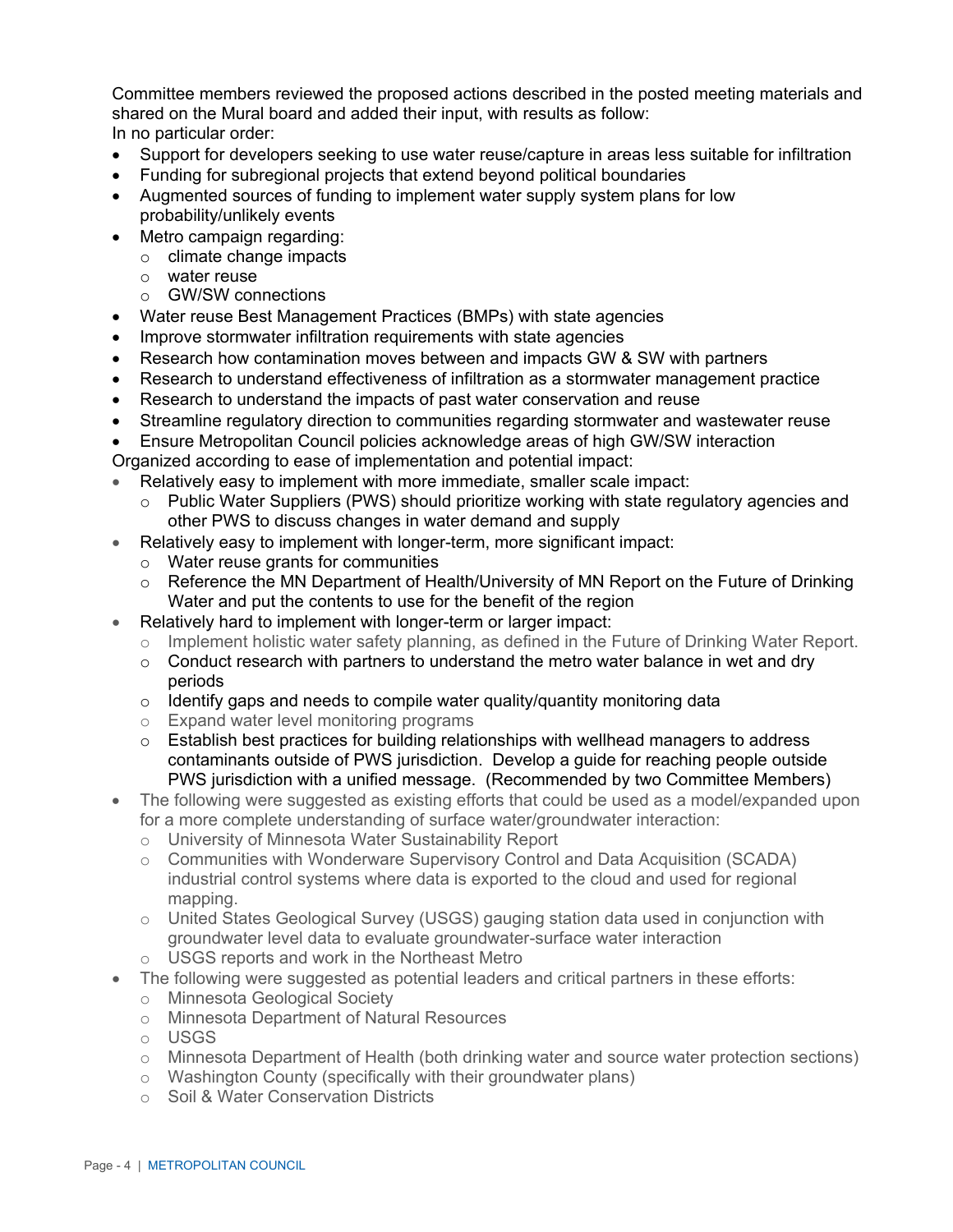- o Water Suppliers
- $\circ$  Watershed Management Organizations (specifically those that have some authority/responsibility for groundwater management)
- o Watershed Districts
- The following comments were shared when asked what success would look like:
	- $\circ$  Water budgets would be regionalized within the metro
	- o Available SCADA data would be reviewed using a regional perspective
	- o There would be a common/shared dataset
	- $\circ$  There would be a strong impetus to share quality data for the benefit of the region
	- o Collaboration would be expected

## 3. Legislative Update

MCES staff member Ali Elhassan gave an update on legislative developments as follows:

In June, the*[Clean Water Fund appropriations were finalized](https://www.revisor.mn.gov/laws/2021/1/Session+Law/Chapter/1/)* and passed/approved. The total Clean Water Fund appropriation for 2022 was \$126,711,00 in SFY2022 and \$130,081,000 in SFY2023. Metropolitan Council was appropriated \$1,544,000 in SFY2022 and \$1,544,000 in SFY2023 (1.2% of the total CWF appropriation). Art. 2, Sec. 8. METROPOLITAN COUNCIL:

- \$919,000 the first year and \$919,000 the second year are to implement projects that address emerging threats to the drinking water supply, provide cost-effective regional solutions, leverage interjurisdictional coordination, support local implementation of water supply reliability projects, and prevent degradation of groundwater resources in the metropolitan area. These projects must provide communities with:
	- o potential solutions to leverage regional water use by using surface water, storm water, wastewater, and groundwater;
	- o an analysis of infrastructure requirements for different alternatives;
	- o development of planning-level cost estimates, including capital costs and operating costs;
	- o identification of funding mechanisms and an equitable cost-sharing structure for regionally beneficial water supply development projects; and
	- o development of subregional groundwater models.
- \$625,000 the first year and \$625,000 the second year are for the water demand reduction grant program to encourage municipalities in the metropolitan area to implement measures to reduce water demand to ensure the reliability and protection of drinking water supplies.

# 4. State Drought Task Force:

MCES staff member Ali Elhassan gave an update on legislative developments as follows:

The State Drought Task Force has been convened by the DNR for information sharing, coordination, and planning during the current drought. The Metropolitan Council is a member and attends meetings.

Current Drought Status for MN Link: *<https://droughtmonitor.unl.edu/CurrentMap/StateDroughtMonitor.aspx?MN>* Most of state is in extreme or severe drought. Highlights from the last few meetings include:

- MnDOT and some Native American communities are ending prescribed burning
- The DNR is prepping for a more active wildfire season
- The DNR has received more well interference complaints. Some wellfields have been drying out (mostly private well owners)
- The Minnesota Department of Agriculture (MDA) is looking into farmers relief
- The Pollution Control Agency (PCA) is suspending monitoring activities due to low flow
- The Met Council has begun aeration of wastewater effluent due to low flow in rivers